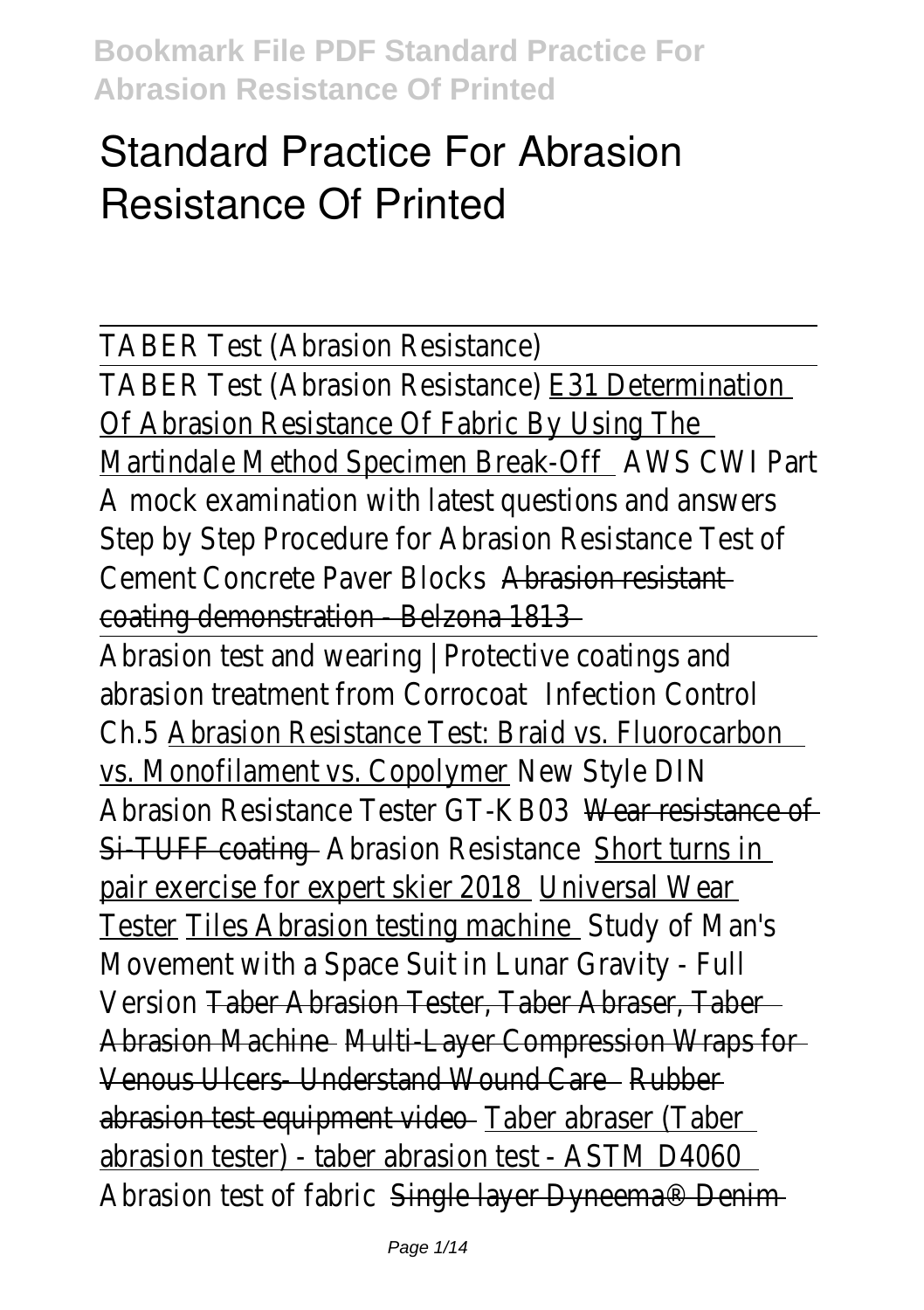Abrasion test for Fabric – FN 13523-16 Abrasion resistance Abrasion Resistance Testing - Face Consultants Video Wyzenbeek Abrasion Tester Abrasion Resistance of Polyurethane | Gallagher Corporation Abrasion Resistant Coating Application - Comparing Fabric Abrasion Resistance and Thread Slippage Fine-Ceramics Characteristics Video: Abrasion Resistance

Cerakote Taber Abrasion Test (ASTM D4060) Standard Practice For Abrasion Resistance

1.1 This practice covers a procedure for determining the abrasion resistance of printed materials using the Sutherland Rub Tester, or its equivalent, equipped with full-width rubber pads and using standardized receptors.

Standard Practice for Abrasion Resistance of Printed Standard Practice for Abrasion Resistance of Printed Materials by the Sutherland Rub Tester. This practice covers a procedure for determining the abrasion resistance of printed materials using the Sutherland Rub Tester, or its equivalent, equipped with full-width rubber pads and using... ASTM D5264. January 1, 1992.

ASTM D5264 - Standard Practice for Abrasion Resistance of ...

ASTM D5264-98 (2011) Standard Practice for Abrasion Resistance of Printed Materials by the Sutherland Rub Tester 1.1 This practice covers a procedure for determining the abrasion resistance of printed materials using the Sutherland Rub Tester, or its equivalent, Page 2/14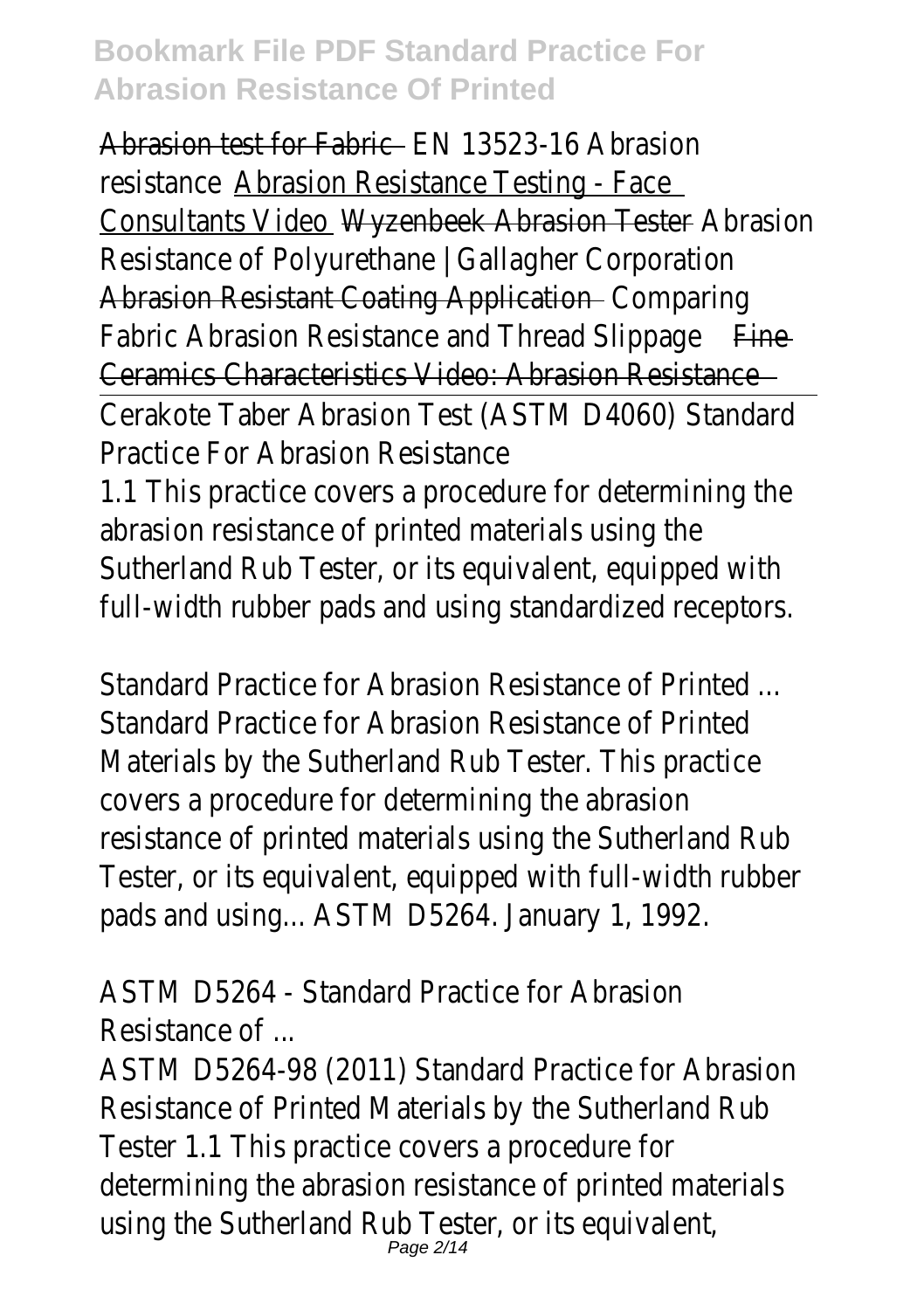equipped with full-width rubber pads and using standardized receptors.

ASTM D5264-98(2011) - Standard Practice for Abrasion ...

ASTM D5264 - Standard Practice for Abrasion Resistance of Printed Materials RT-01 Rub Tester RT-01 is professionally applicable to the abrasion resistance test of surface coating layers of printed materials, e.g. ink layer or photosensitive (PS) coating. This instrument conforms to ASTM D5264 & TAPPI T830.

ASTM D5264 Standard: Abrasion Resistance of Printed **Materials** 

Standard Practice For Abrasion Resistance Of Printed Author:

electionsdev.calmatters.org-2020-10-19T00:00:00+00:01 Subject: Standard Practice For Abrasion Resistance Of Printed Keywords: standard, practice, for, abrasion, resistance, of, printed Created Date: 10/19/2020 1:42:07 PM

Standard Practice For Abrasion Resistance Of Printed ASTM Standards. D123 Terminology Relating to Textiles. D1776 Practice for Conditioning and Testing Textiles. D3884 Guide for Abrasion Resistance of Textile Fabrics (Rotary Platform, Double-Head Method) D3885 Test Method for Abrasion Resistance of Textile Fabrics (Flexing and Abrasion Method) Page 3/14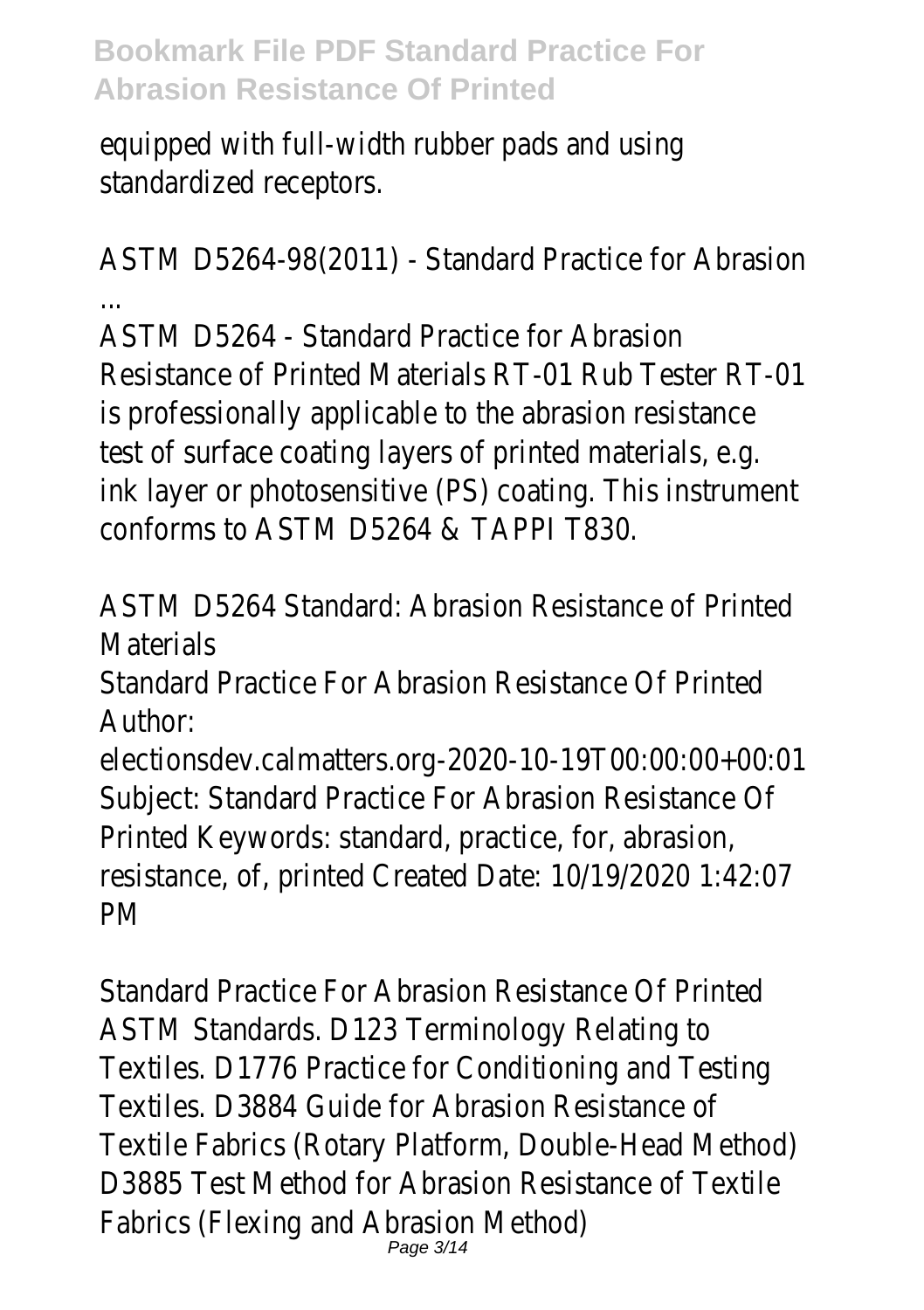## Standard Guide for Abrasion Resistance of Textile Fabrics ...

Abrasion Resistance of Leather (Rotary Platform, Abraser Method)1 This standard is issued under the ?xed designation D7255; the number immediately following the designation indicates the year of original adoption or, in the case of revision, the year of last revision. A number in parentheses indicates the year of last reapproval.

Standard Test Method for Abrasion Resistance of Leather ...

The Sutherland Rub Tester conforms to ASTM D5264 – Standard Practice for Abrasion Resistance of Printed Materials Taber Abraser The Taber Abraser is primarily used to evaluate the resistance of surfaces to rubbing abrasion.

Abrasion, Rub and Scuff Resistance | Print Quality and ...

Read Online Standard Practice For Abrasion Resistance Of Printed gadget. Or if you want more, you can right of entry upon your computer or laptop to acquire full screen leading for standard practice for abrasion resistance of printed. Juts locate it right here by searching the soft file in associate page.

Standard Practice For Abrasion Resistance Of Printed Page 4/14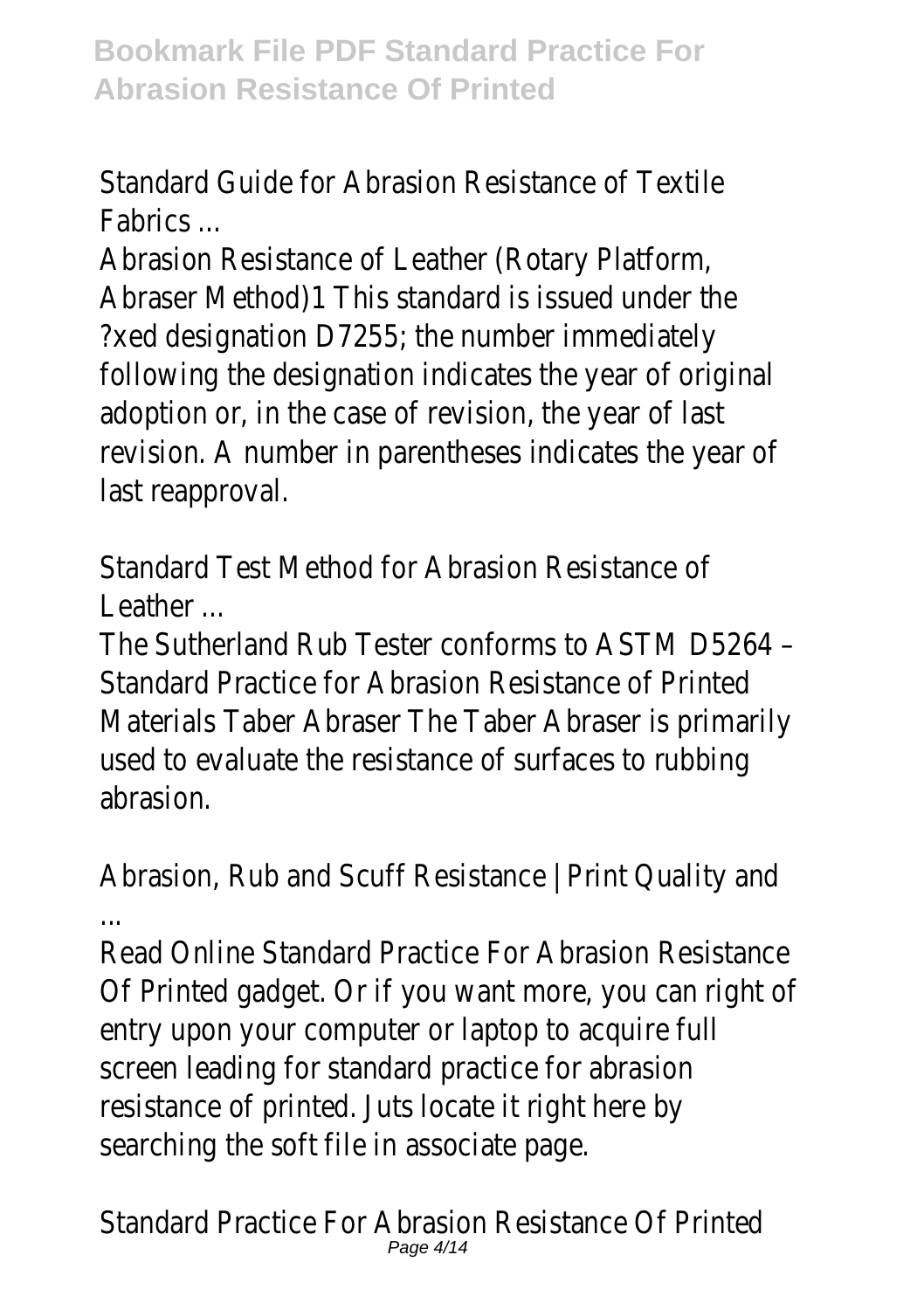ASTM F1486 Standard Practice for Determination of Abrasion and Smudge Resistance of Images Produced from Office Products ASTM G56 Standard Test Method for Abrasiveness of Ink-Impregnated Fabric Printer Ribbons and Other Web Materials ASTM G65 Standard Test Method for Measuring Abrasion Using the Dry Sand/Rubber Wheel Apparatus

Abrasion (mechanical) - Wikipedia

Standard Practice for Abrasion Resistance of Printed Materials by the Sutherland Rub Tester. Read more about our Ink Rub tester according to ASTM D Using the Sutherland Rub Test, DDL can determine the amount of scuff or abrasion damage that may occur to printed materials during shipment or handling. Designation: D – 98 (Reapproved ) Standard Practice for Abrasion Resistance of Printed Materia.

#### ASTM D5264 PDF - Beara PDF

The test method for abrasion (ISO 4649 / DIN 53516) is actually quite simple. Abrasion resistance is measured by moving a test piece of rubber across the surface of an abrasive sheet mounted on a revolving drum. It is expressed as volume loss in cubic millimeters, for instance, 150 mm<sup>3</sup>. ISO 4649 / DIN 53516 abrasion testing

Abrasion standards and test methods - Dunlop Conveyor Belting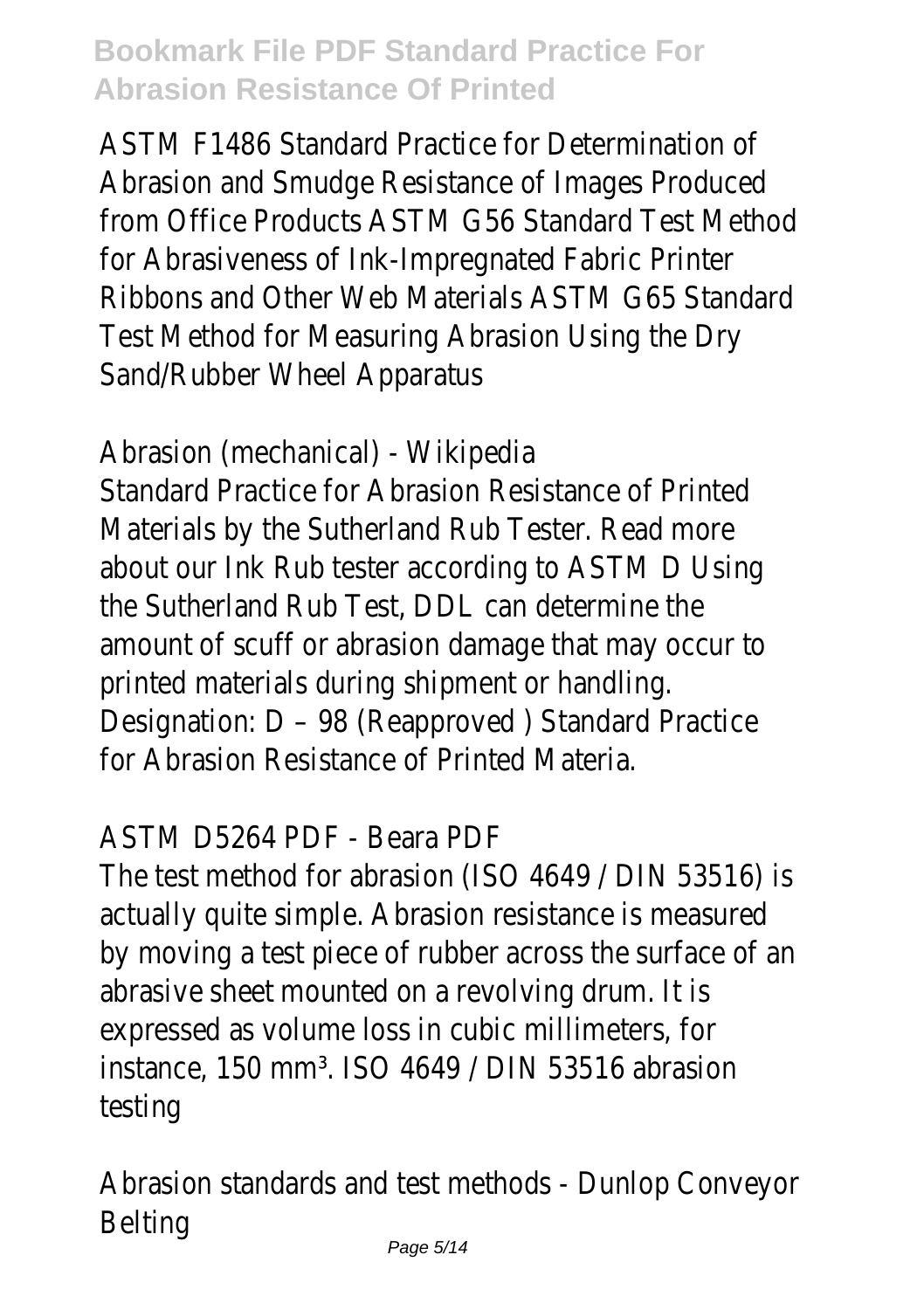This practice covers a procedure for determining the abrasion resistance of printed materials using the Sutherland Rub Tester, or its equivalent, equipped with full-width rubber pads and using standardized receptors.

ASTM D5264 : Standard Practice for Abrasion Resistance of ...

Designation: D – 98 (Reapproved ) Standard Practice for Abrasion Resistance of Printed Materia. Learn more about the different testing services provided at each location. Abrasion damage can occur during shipment, storage, handling, and end use. Abrasion damage to printed materials can occur during shipment, storage, handling, or by the end user. This practice also can be used to evaluate the relative abrasion resistance of printed inks, coatings, laminates, and substrates.

#### ASTM D5264 PDF - Norman Nekro PDF

5.1 The resistance of leather to abrasion, as measured on a testing machine in the laboratory, is generally only one of several factors contributing to wear performance or durability as experienced in the actual use of the

## ASTM International - ASTM D7255-20 - Standard Test Method ...

ASTM D5264 Standard Practice for Abrasion Resistance of Printed Materials by the Sutherland Rub Tester. Abrasion resistance is a desirable and sometimes critical property of printed materials. Abrasion damage Page 6/14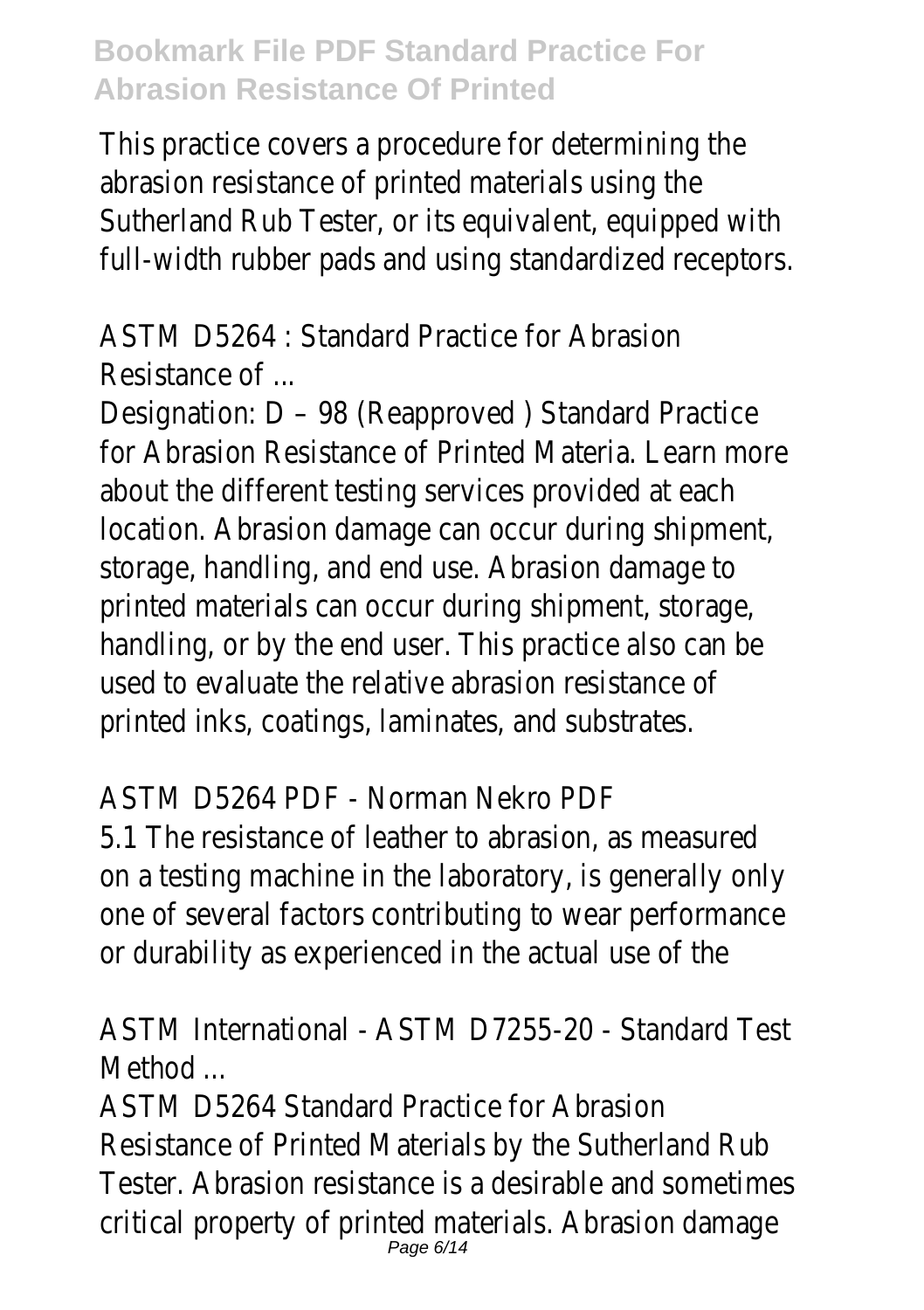can occur during shipment, storage, handling, and end use.

ASTM D5264 - Sutherland rub tester according to ... - Rycobel

5.1 Abrasion resistance is a desirable and sometimes critical property of printed materials. Abrasion damage can occur during shipment, storage, handling, and end use. The result is a significant decrease in product

ASTM International - ASTM D5264-98(2019) - Standard ...

Designation: D – 98 (Reapproved) Standard Practice for Abrasion Resistance of Printed Materia. The two samples are then rubbed against d564 another at a controlled speed for a predetermined number of cycles. Sutherland Rub Testing Abrasion damage to printed materials can occur during shipment, storage, handling, or by the end user.

TABER Test (Abrasion Resistance) TABER Test (Abrasion Resistance) E31 Determination Of Abrasion Resistance Of Fabric By Using The Martindale Method Specimen Break-Off AWS CWI Part A mock examination with latest questions and answers Step by Step Procedure for Abrasion Resistance Test of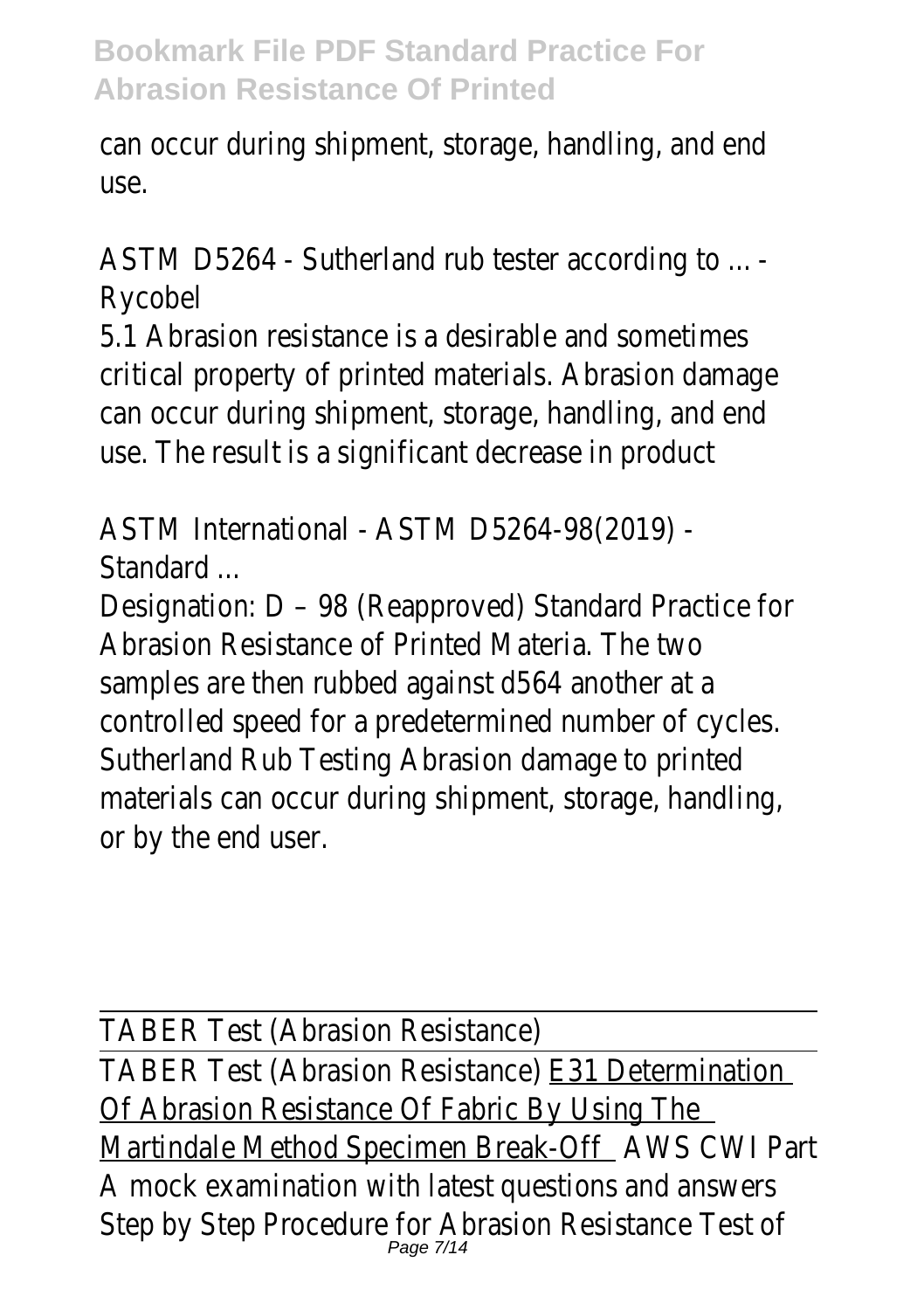Cement Concrete Paver Blocks Abrasion resistant coating demonstration - Belzona 1813

Abrasion test and wearing | Protective coatings and abrasion treatment from Corrocoat Infection Control Ch.5 Abrasion Resistance Test: Braid vs. Fluorocarbon vs. Monofilament vs. Copolymer New Style DIN Abrasion Resistance Tester GT-KB03 Wear resistance of Si-TUFF coating - Abrasion Resistance Short turns in pair exercise for expert skier 2018 Universal Wear Tester Tiles Abrasion testing machine Study of Man's Movement with a Space Suit in Lunar Gravity - Full Version Taber Abrasion Tester, Taber Abraser, Taber Abrasion Machine - Multi-Layer Compression Wraps for Venous Ulcers- Understand Wound Care Rubber abrasion test equipment video Taber abraser (Taber abrasion tester) - taber abrasion test - ASTM D4060 Abrasion test of fabric Single layer Dyneema<sup>®</sup> Denim Abrasion test for Fabric - FN 13523-16 Abrasion resistance Abrasion Resistance Testing - Face Consultants Video Wyzenbeek Abrasion Tester Abrasion Resistance of Polyurethane | Gallagher Corporation Abrasion Resistant Coating Application - Comparing Fabric Abrasion Resistance and Thread Slippage Fine Ceramics Characteristics Video: Abrasion Resistance Cerakote Taber Abrasion Test (ASTM D4060) Standard Practice For Abrasion Resistance 1.1 This practice covers a procedure for determining the abrasion resistance of printed materials using the Sutherland Rub Tester, or its equivalent, equipped with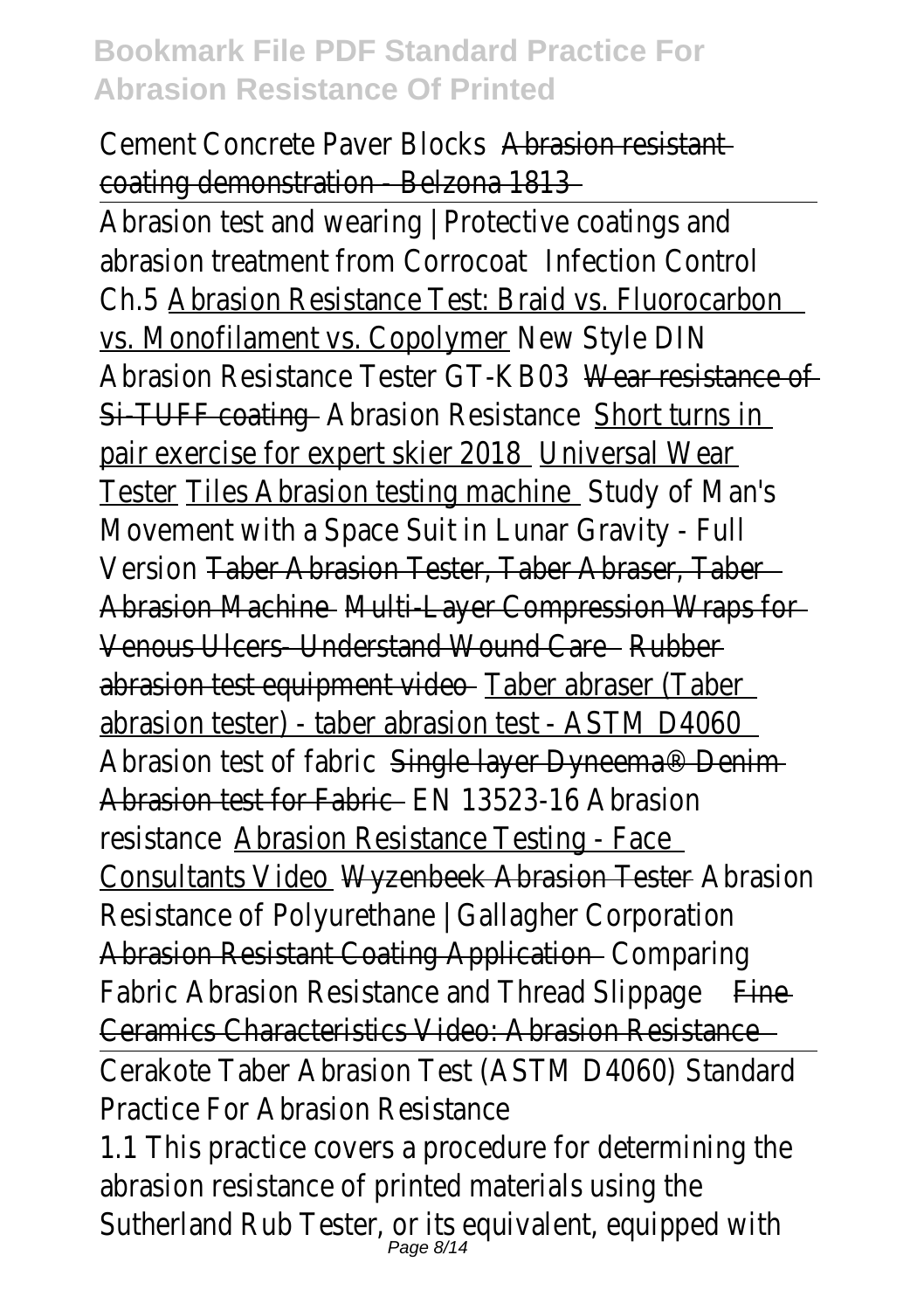full-width rubber pads and using standardized receptors.

Standard Practice for Abrasion Resistance of Printed ... Standard Practice for Abrasion Resistance of Printed Materials by the Sutherland Rub Tester. This practice covers a procedure for determining the abrasion resistance of printed materials using the Sutherland Rub Tester, or its equivalent, equipped with full-width rubber pads and using... ASTM D5264. January 1, 1992.

ASTM D5264 - Standard Practice for Abrasion Resistance of ...

ASTM D5264-98 (2011) Standard Practice for Abrasion Resistance of Printed Materials by the Sutherland Rub Tester 1.1 This practice covers a procedure for determining the abrasion resistance of printed materials using the Sutherland Rub Tester, or its equivalent, equipped with full-width rubber pads and using standardized receptors.

ASTM D5264-98(2011) - Standard Practice for Abrasion ...

ASTM D5264 - Standard Practice for Abrasion Resistance of Printed Materials RT-01 Rub Tester RT-01 is professionally applicable to the abrasion resistance test of surface coating layers of printed materials, e.g. ink layer or photosensitive (PS) coating. This instrument conforms to ASTM D5264 & TAPPI T830.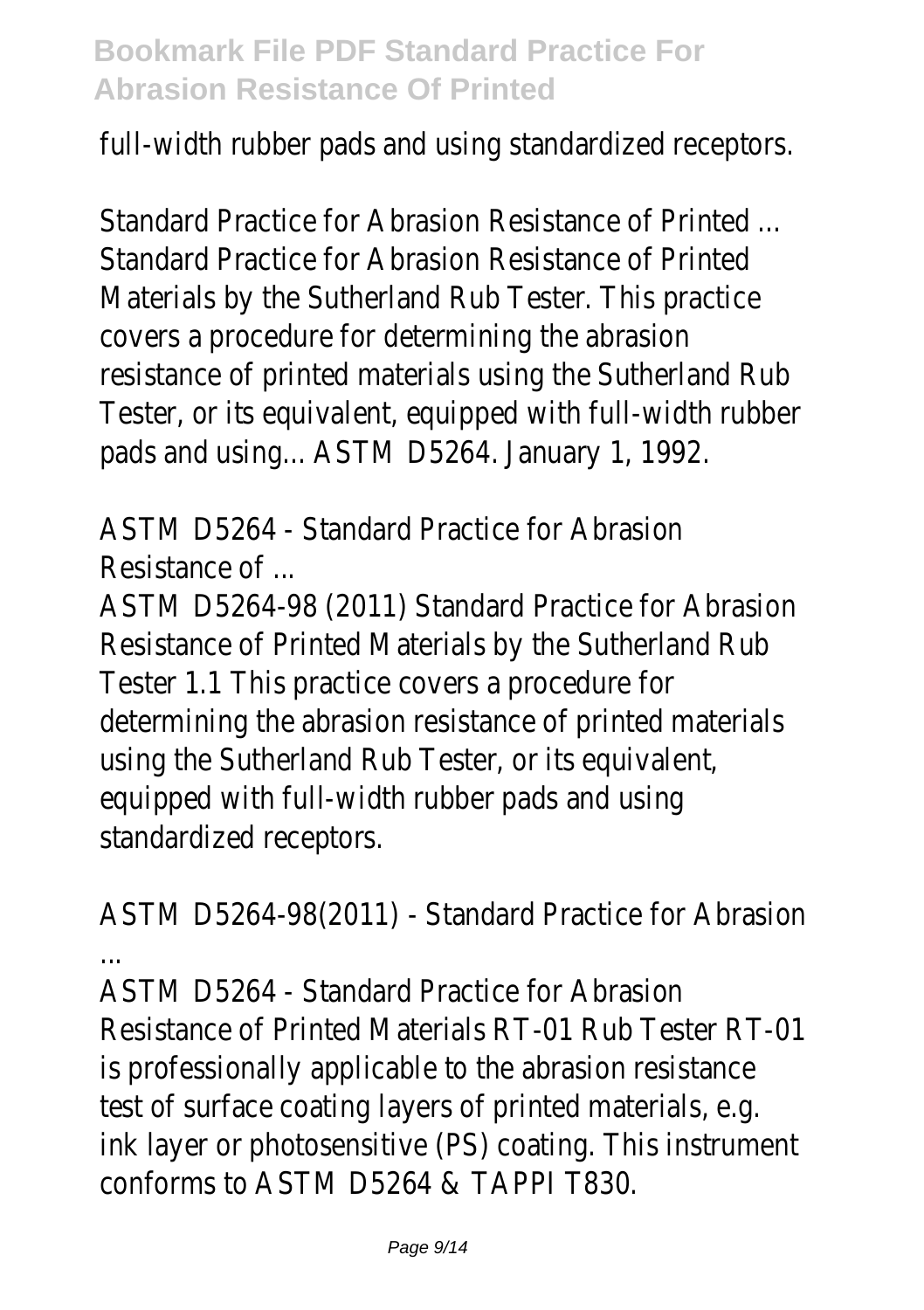ASTM D5264 Standard: Abrasion Resistance of Printed **Materials** 

Standard Practice For Abrasion Resistance Of Printed Author:

electionsdev.calmatters.org-2020-10-19T00:00:00+00:01 Subject: Standard Practice For Abrasion Resistance Of Printed Keywords: standard, practice, for, abrasion, resistance, of, printed Created Date: 10/19/2020 1:42:07 PM

Standard Practice For Abrasion Resistance Of Printed ASTM Standards. D123 Terminology Relating to Textiles. D1776 Practice for Conditioning and Testing Textiles. D3884 Guide for Abrasion Resistance of Textile Fabrics (Rotary Platform, Double-Head Method) D3885 Test Method for Abrasion Resistance of Textile Fabrics (Flexing and Abrasion Method)

Standard Guide for Abrasion Resistance of Textile Fabrics ...

Abrasion Resistance of Leather (Rotary Platform, Abraser Method)1 This standard is issued under the ?xed designation D7255; the number immediately following the designation indicates the year of original adoption or, in the case of revision, the year of last revision. A number in parentheses indicates the year of last reapproval.

Standard Test Method for Abrasion Resistance of Page 10/14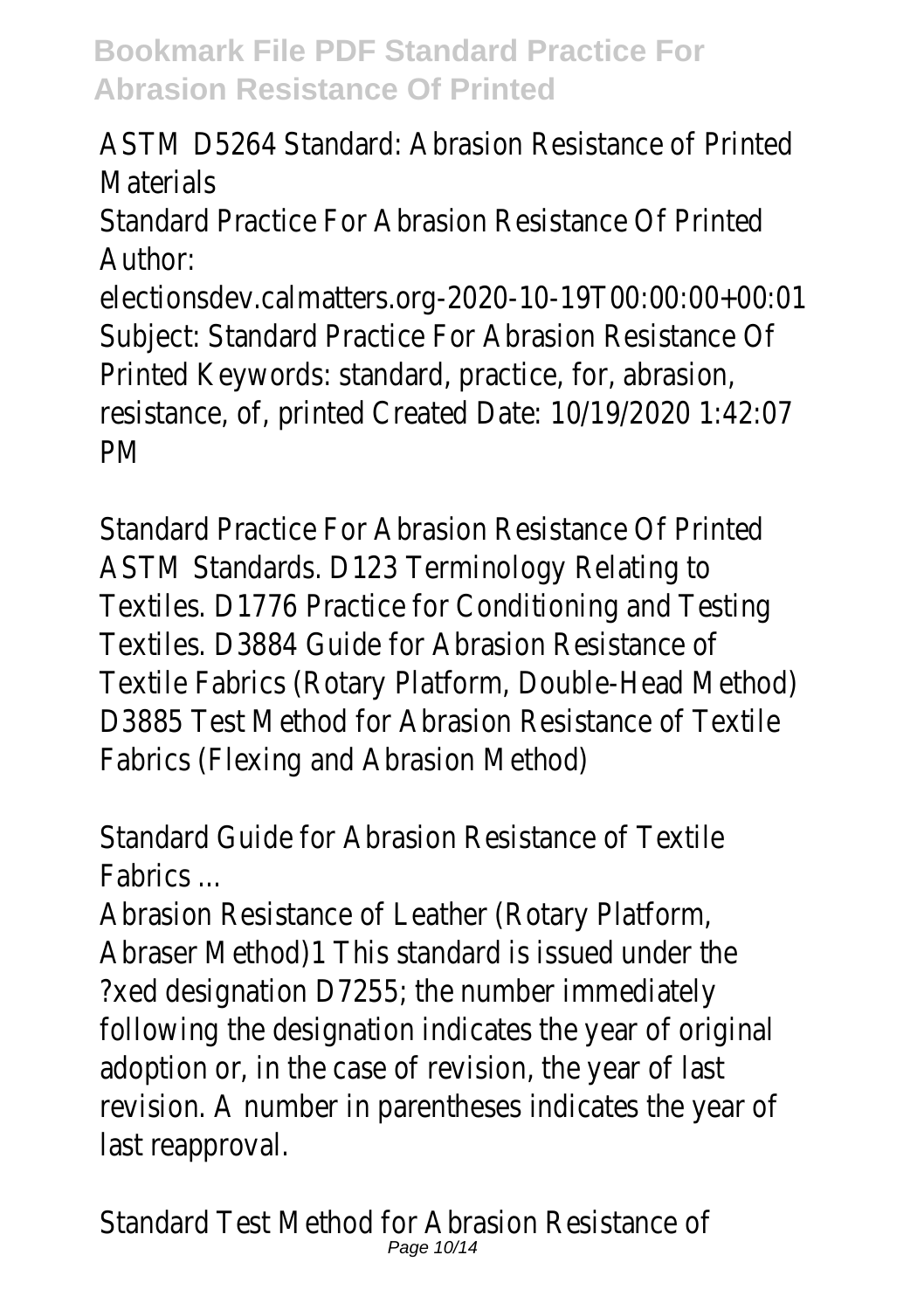Leather ...

The Sutherland Rub Tester conforms to ASTM D5264 – Standard Practice for Abrasion Resistance of Printed Materials Taber Abraser The Taber Abraser is primarily used to evaluate the resistance of surfaces to rubbing abrasion.

Abrasion, Rub and Scuff Resistance | Print Quality and ...

Read Online Standard Practice For Abrasion Resistance Of Printed gadget. Or if you want more, you can right of entry upon your computer or laptop to acquire full screen leading for standard practice for abrasion resistance of printed. Juts locate it right here by searching the soft file in associate page.

Standard Practice For Abrasion Resistance Of Printed ASTM F1486 Standard Practice for Determination of Abrasion and Smudge Resistance of Images Produced from Office Products ASTM G56 Standard Test Method for Abrasiveness of Ink-Impregnated Fabric Printer Ribbons and Other Web Materials ASTM G65 Standard Test Method for Measuring Abrasion Using the Dry Sand/Rubber Wheel Apparatus

Abrasion (mechanical) - Wikipedia Standard Practice for Abrasion Resistance of Printed Materials by the Sutherland Rub Tester. Read more about our Ink Rub tester according to ASTM D Using Page 11/14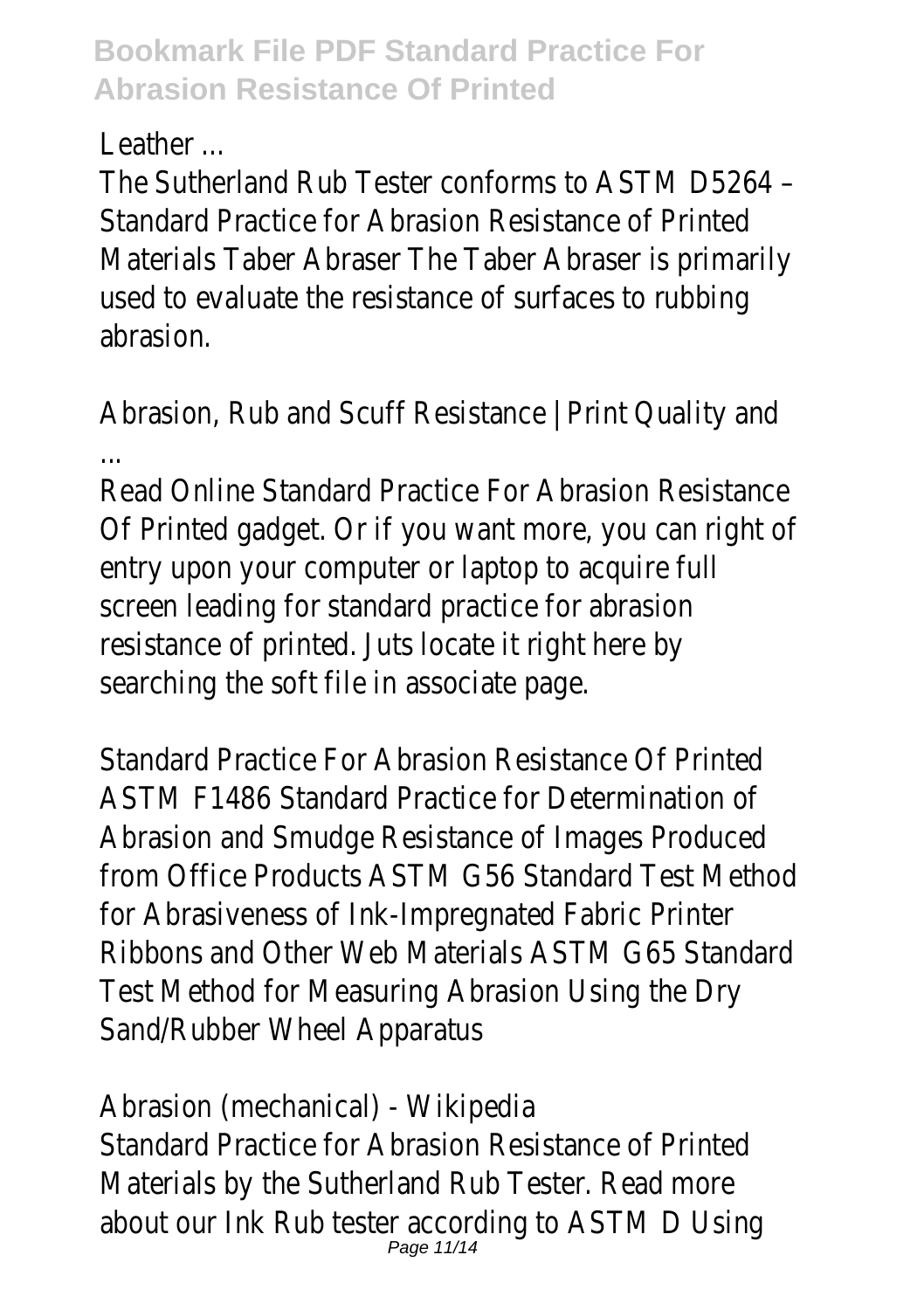the Sutherland Rub Test, DDL can determine the amount of scuff or abrasion damage that may occur to printed materials during shipment or handling. Designation: D – 98 (Reapproved ) Standard Practice for Abrasion Resistance of Printed Materia.

#### ASTM D5264 PDF - Beara PDF

The test method for abrasion (ISO 4649 / DIN 53516) is actually quite simple. Abrasion resistance is measured by moving a test piece of rubber across the surface of an abrasive sheet mounted on a revolving drum. It is expressed as volume loss in cubic millimeters, for instance, 150 mm<sup>3</sup>. ISO 4649 / DIN 53516 abrasion testing

Abrasion standards and test methods - Dunlop Conveyor Belting

This practice covers a procedure for determining the abrasion resistance of printed materials using the Sutherland Rub Tester, or its equivalent, equipped with full-width rubber pads and using standardized receptors.

ASTM D5264 : Standard Practice for Abrasion Resistance of ...

Designation: D – 98 (Reapproved ) Standard Practice for Abrasion Resistance of Printed Materia. Learn more about the different testing services provided at each location. Abrasion damage can occur during shipment, storage, handling, and end use. Abrasion damage to Page 12/14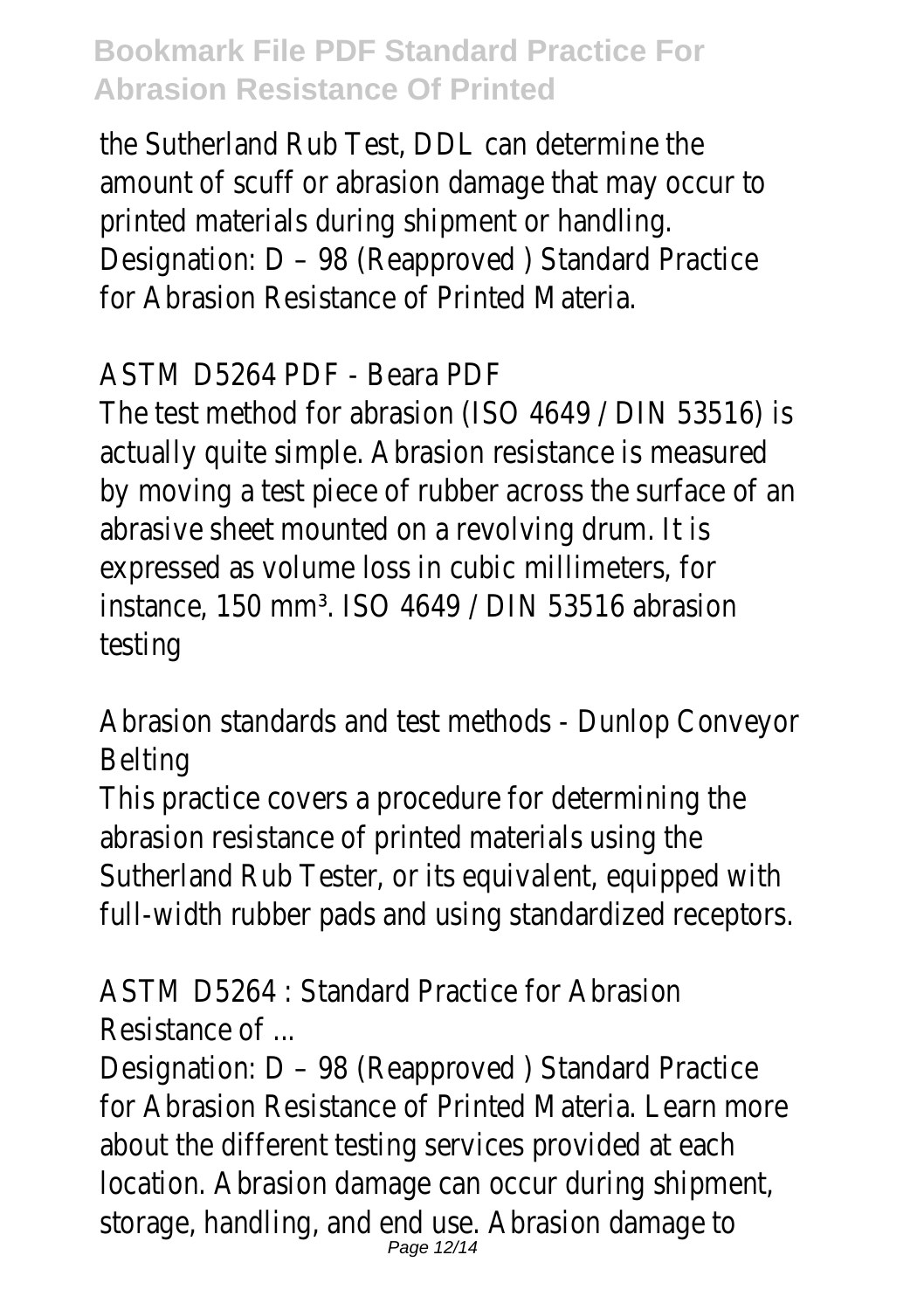printed materials can occur during shipment, storage, handling, or by the end user. This practice also can be used to evaluate the relative abrasion resistance of printed inks, coatings, laminates, and substrates.

#### ASTM D5264 PDF - Norman Nekro PDF

5.1 The resistance of leather to abrasion, as measured on a testing machine in the laboratory, is generally only one of several factors contributing to wear performance or durability as experienced in the actual use of the

ASTM International - ASTM D7255-20 - Standard Test Method .

ASTM D5264 Standard Practice for Abrasion Resistance of Printed Materials by the Sutherland Rub Tester. Abrasion resistance is a desirable and sometimes critical property of printed materials. Abrasion damage can occur during shipment, storage, handling, and end use.

ASTM D5264 - Sutherland rub tester according to ... - Rycobel

5.1 Abrasion resistance is a desirable and sometimes critical property of printed materials. Abrasion damage can occur during shipment, storage, handling, and end use. The result is a significant decrease in product

ASTM International - ASTM D5264-98(2019) - Standard ...